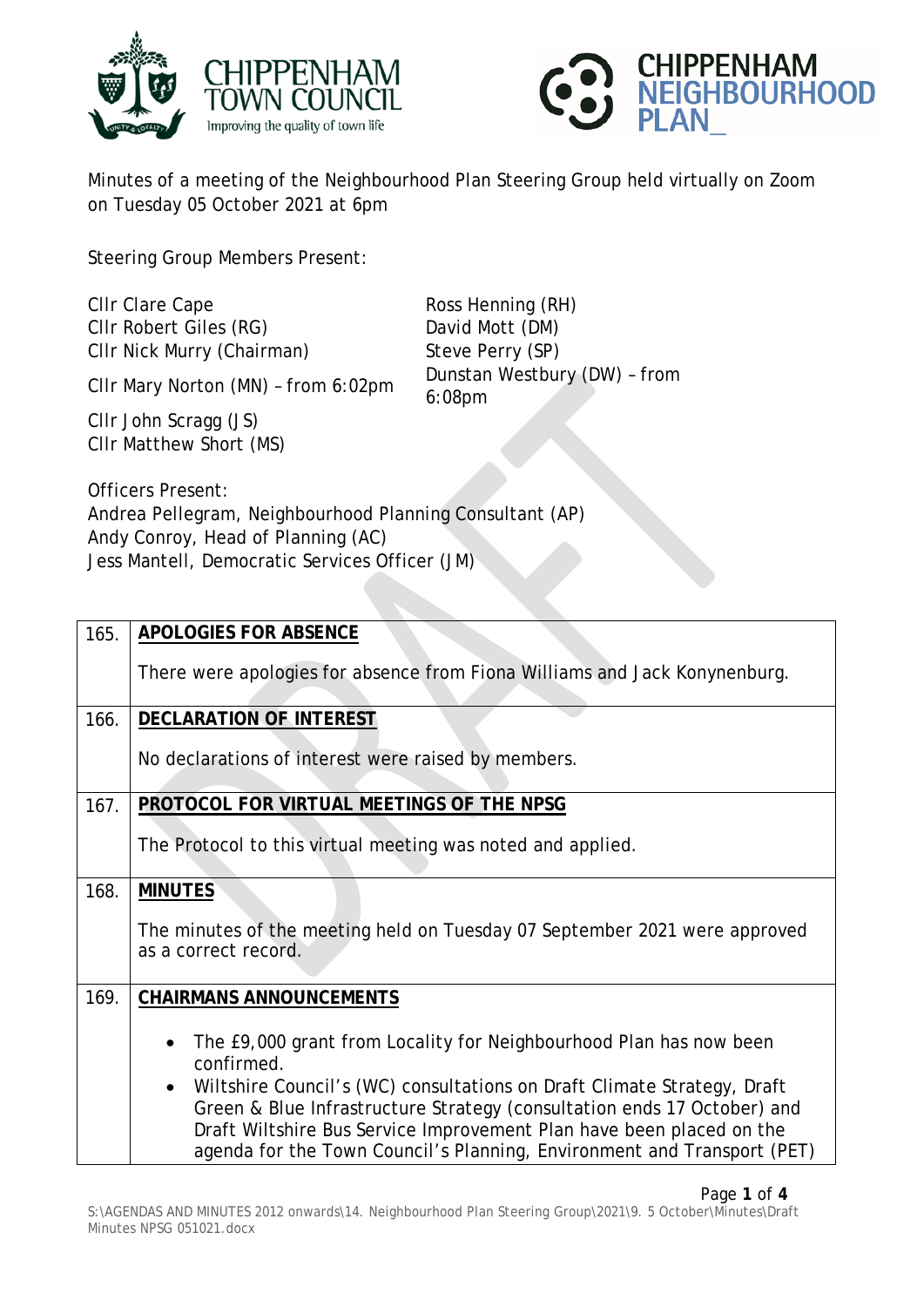|      | this week. NM advised that if any NPSG Members would like to contribute<br>comments, these can be fed through to the NPSG Members on PET                                                                                                                                                                                                                                                                                                                            |
|------|---------------------------------------------------------------------------------------------------------------------------------------------------------------------------------------------------------------------------------------------------------------------------------------------------------------------------------------------------------------------------------------------------------------------------------------------------------------------|
|      | Committee or directly to Option 24/7.<br>• WC Cabinet have signed off £6.3m CIL funding to pay for expansion of<br>Abbeyfield School. The first phase, for 150 pupils, will be completed by<br>Summer 2024.                                                                                                                                                                                                                                                         |
|      | (MN entered the meeting)                                                                                                                                                                                                                                                                                                                                                                                                                                            |
| 170. | <b>WALPA UPDATE</b>                                                                                                                                                                                                                                                                                                                                                                                                                                                 |
|      | AC confirmed that WALPA had provided updates regarding the Malmesbury<br>application for 50 houses. This application was unanimously refused by the WC<br>Strategic Planning Committee despite the officer recommendation to approve,<br>partly due to the fact it conflicts with the development plan including the<br>Malmesbury NP and would seek to undermine public confidence within the latter.                                                              |
|      | NM noted that a webinar has been organised by CPRE regarding an update on<br>Neighbourhood Planning in Wiltshire on 9 November from 10:00am until 1:00pm<br>Interested Members must register on Eventbrite.                                                                                                                                                                                                                                                         |
|      | <b>ACTIONS:</b><br>AC to forward details of future CPRE webinar on 9 November to SG<br>$\bullet$<br><b>Members</b>                                                                                                                                                                                                                                                                                                                                                  |
|      | SG Members who attend this webinar to feedback to the Group at the<br>next NPSG meeting                                                                                                                                                                                                                                                                                                                                                                             |
| 171. | <b>REVISIONS TO DRAFT PLAN</b>                                                                                                                                                                                                                                                                                                                                                                                                                                      |
|      | (i)<br>Members agreed to the revisions to the Draft Neighbourhood Plan<br>(Version 9) made by the Head of Planning. AC noted he has also<br>received 49 maps from Pear Mapping of Local Green Spaces to be<br>inserted into the relevant topic paper. All of the OS maps inserted into<br>the draft Plan are jpeg files, but it should be possible to convert to a<br>different file type to appear clearer in the final Plan. Main changes to<br>the Plan include: |
|      | Supporting text to Policy T1 (cycle paths) updated following<br>comments by Cycle Network Development Group. The changes<br>here include Table 9.1 high-priority scheme descriptors updated,<br>to move away from shared use, changed wording from the term<br>'cyclists' to 'people cycling' and supporting text to Policy T1<br>updated.                                                                                                                          |
|      | NPPF 2019 paragraph references updated to NPPF 2021<br>$\bullet$                                                                                                                                                                                                                                                                                                                                                                                                    |
|      | paragraph references<br>Final paragraph of Executive Summary revised in order to alter                                                                                                                                                                                                                                                                                                                                                                              |
|      | tone<br>Policy SCC3 amended to remove reference to use of BMV land<br>unless there are exceptional social, economic or environmental<br>benefits arising as a result of the development<br>Insertion of OS Maps - Figures 1.1, 6.1, 6.2, 8.1, 8.6 and 9.                                                                                                                                                                                                            |
|      | (DW entered the meeting)                                                                                                                                                                                                                                                                                                                                                                                                                                            |
|      | (ii)<br>Members agreed to revisions to Annexe 2 - Conservation Area Character<br>Appraisal (Version 3) which have been made by the Head of Planning                                                                                                                                                                                                                                                                                                                 |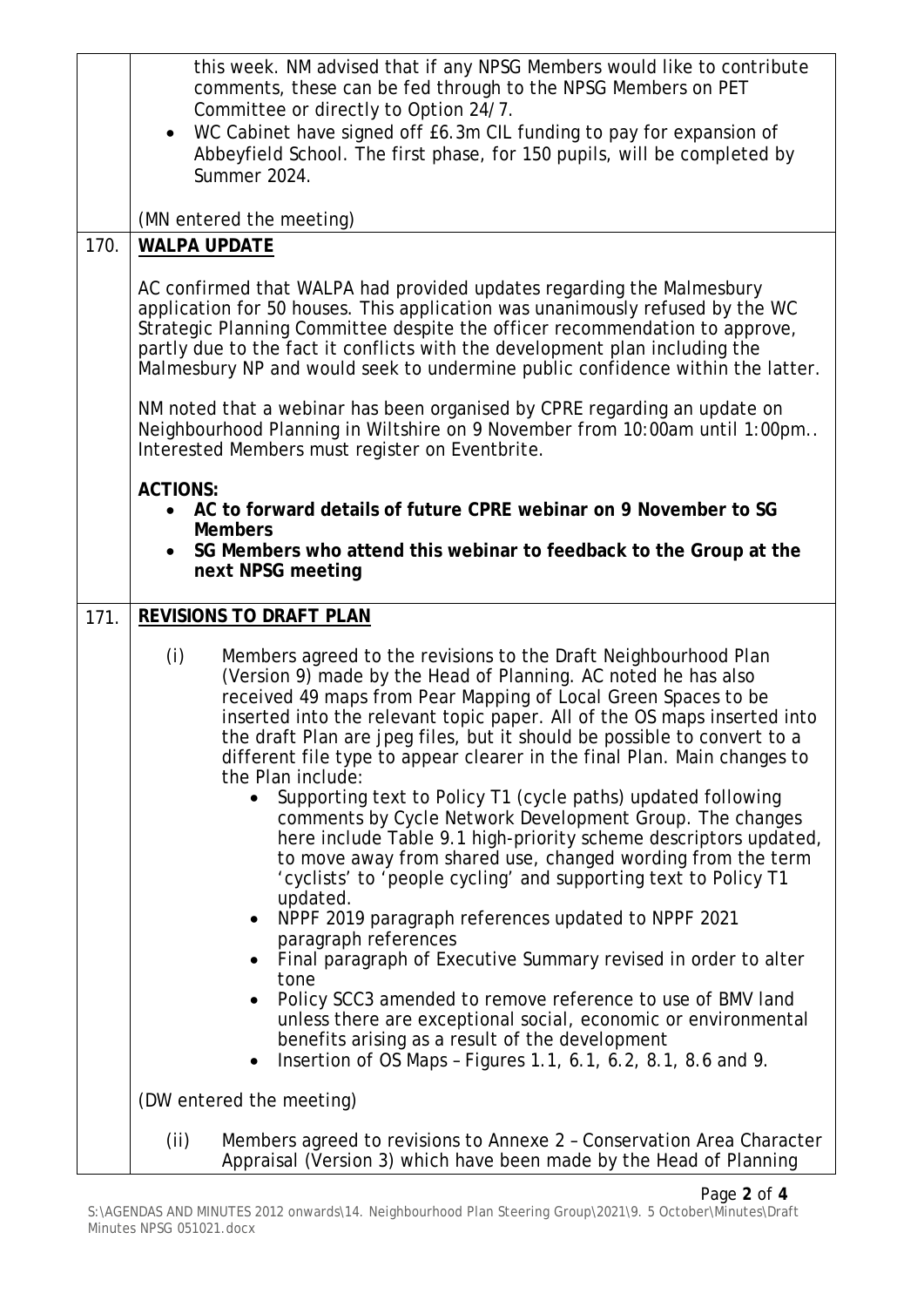|      | and Jack Konynenburg (JK). These include numerous text revisions to<br>all chapters and replacement of all old photographs with new. JK will<br>be working on inserting some text on the Citadel Hall, previously<br>missing from the Conservation Area Character Appraisal, and a<br>description as a Building of Local Merit for Policy TC5. AC confirmed his<br>intention to send the document to Ice House Design for<br>design/formatting this week, with 18 character area maps still to be<br>inserted, to follow on later. He confirmed it will be necessary to do<br>some further work to ensure accuracy with regard to cross-referencing<br>what is in the document text with what is shown on the maps. NM<br>advised that NPSG Members send AC any comments they have on the<br>Appraisal text before 7 October |
|------|------------------------------------------------------------------------------------------------------------------------------------------------------------------------------------------------------------------------------------------------------------------------------------------------------------------------------------------------------------------------------------------------------------------------------------------------------------------------------------------------------------------------------------------------------------------------------------------------------------------------------------------------------------------------------------------------------------------------------------------------------------------------------------------------------------------------------|
|      | (iii)<br>Members agreed revisions to Annexe 1 - Chippenham Design Guide<br>(Version 6) in respect of updated NPPF 2021 paragraph references and<br>addition of Paragraph 3 pertaining to the National Design Guide, which<br>have been made by the Head Planning.                                                                                                                                                                                                                                                                                                                                                                                                                                                                                                                                                            |
|      | <b>ACTIONS:</b><br>• JK to send AC text on the Citadel Building to insert into the Conservation<br>Area Character Appraisal/Policy TC5<br>Members to send AC any comments on the Conservation Area Character<br>Appraisal urgently before 7 October                                                                                                                                                                                                                                                                                                                                                                                                                                                                                                                                                                          |
| 172. | OUTSTANDING ITEMS FOR NEIGHBOURHOOD PLAN DOCUMENTS                                                                                                                                                                                                                                                                                                                                                                                                                                                                                                                                                                                                                                                                                                                                                                           |
|      | AC noted he is still waiting to hear from drone contact for the shot of Bath Road<br>Car Park/Bridge Centre Sight. RH to chase.                                                                                                                                                                                                                                                                                                                                                                                                                                                                                                                                                                                                                                                                                              |
|      | AC noted it should bepossible to finish the TC5 - Buildings of Local Merit section<br>and amendments to the Bridge Centre/Bath Road Car Park & Upper Market Place<br>maps to indicate zones, in time for the next meeting.                                                                                                                                                                                                                                                                                                                                                                                                                                                                                                                                                                                                   |
|      | AC noted he still needs to liaise with Ice House Design on design and formatting<br>of NP and with Pear Mapping on OS Maps.                                                                                                                                                                                                                                                                                                                                                                                                                                                                                                                                                                                                                                                                                                  |
|      | AC confirmed he has now added the production of a Non-Technical Summary to<br>the list of outstanding items for NP documents and Group Members can expect to<br>receive this around December time.                                                                                                                                                                                                                                                                                                                                                                                                                                                                                                                                                                                                                           |
|      | In terms of the Design Guide, AC noted photos, diagrams and maps are still<br>required. AC suggested that Members send in photos along with an indication of<br>the location within the Design Guide they would like them to be placed.                                                                                                                                                                                                                                                                                                                                                                                                                                                                                                                                                                                      |
|      | AC noted the 18 x Conservation Area Character Maps are still outstanding.                                                                                                                                                                                                                                                                                                                                                                                                                                                                                                                                                                                                                                                                                                                                                    |
|      | AC noted that contact still needs to be made with the owners of the RSPCA and<br>Superdrug buildings in addition to the notification of LGS designation to<br>landowners.                                                                                                                                                                                                                                                                                                                                                                                                                                                                                                                                                                                                                                                    |
|      | In response to the issue raised by DW in the previous meeting regarding reading<br>accessibility of the Shop Fronts Design Guide, AC confirmed that Ice House Design<br>have guidelines they are required to adhere to in order to make the document as<br>accessible as possible, such as having a short line length and high contrast text.                                                                                                                                                                                                                                                                                                                                                                                                                                                                                |